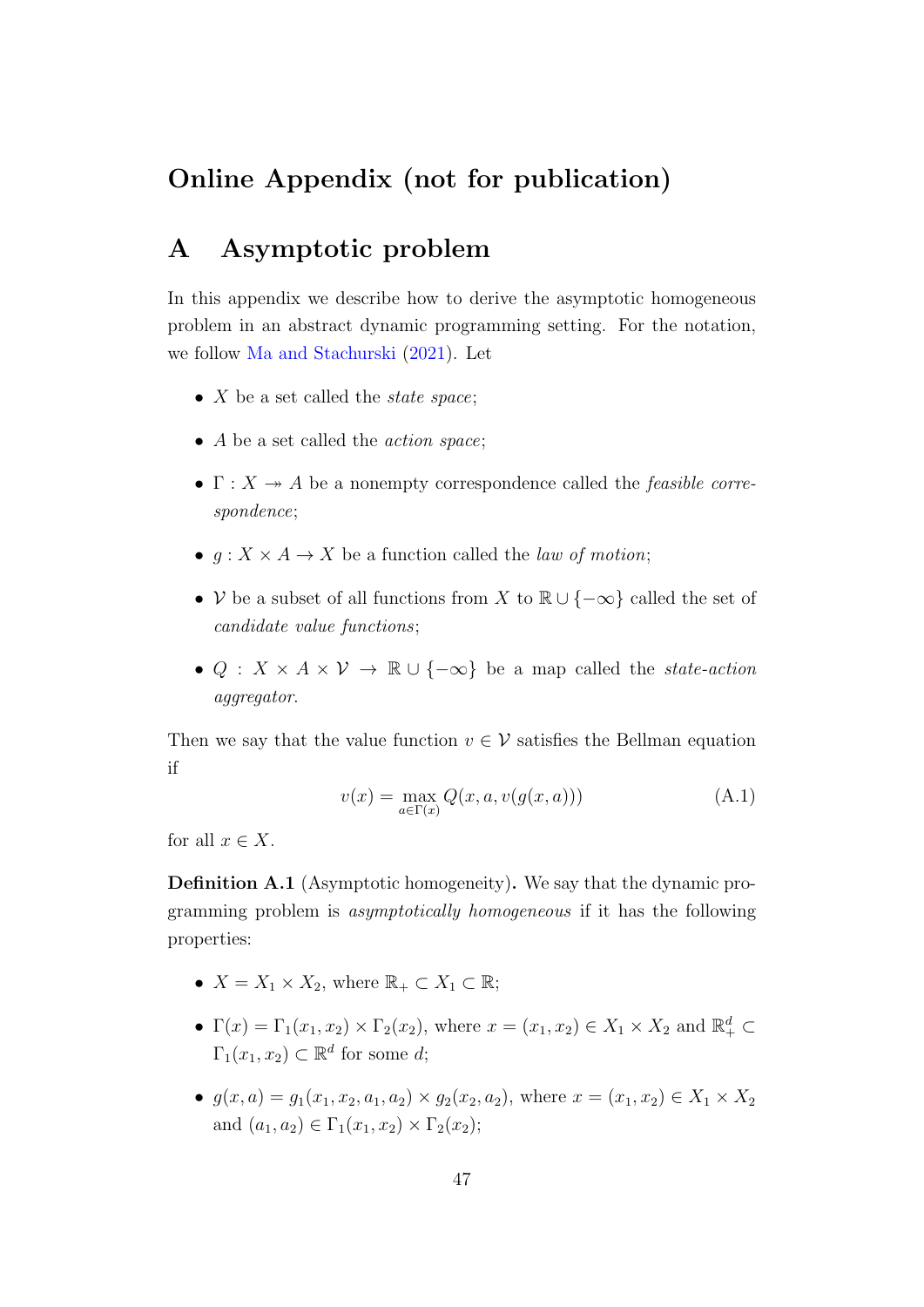- $\lim_{\lambda \to \infty} \frac{1}{\lambda}$  $\frac{1}{\lambda}\Gamma_1(\lambda x_1, x_2) = \tilde{\Gamma}_1(x_1, x_2)$  exists for  $(x_1, x_2) \in X_1 \times X_2$ ;
- $\lim_{\lambda \to \infty} \frac{1}{\lambda}$  $\frac{1}{\lambda}g_1(\lambda x_1, x_2, \lambda a_1, a_2) = \tilde{g}_1(x_1, x_2, a_1, a_2)$  exists for  $(x_1, x_2) \in$  $X_1 \times X_2$  and  $(a_1, a_2) \in \Gamma_1(x_1, x_2) \times \Gamma_2(x_2);$
- $\lim_{\lambda \to \infty} \frac{1}{\lambda} Q(\lambda x_1, x_2, \lambda a_1, a_2, \lambda v) = \tilde{Q}(x_1, x_2, a_1, a_2, v)$  exists.

<span id="page-1-1"></span>Lemma A.2. Suppose that the dynamic programming problem is asymptotically homogeneous. Then

(i)  $\tilde{\Gamma}_1$  is homogeneous of degree 1 in  $x_1$ : for any  $\lambda > 0$  we have

$$
\tilde{\Gamma}_1(\lambda x_1, x_2) = \lambda \tilde{\Gamma}_1(x_1, x_2).
$$

(ii)  $\tilde{g}_1$  is homogeneous of degree 1 in  $(x_1, a_1)$ : for any  $\lambda > 0$  we have

$$
\tilde{g}_1(\lambda x_1, x_2, \lambda a_1, a_2) = \lambda \tilde{g}_1(x_1, x_2, a_1, a_2).
$$

(iii)  $\tilde{Q}$  is homogeneous of degree 1 in  $(x_1, a_1, v)$ : for any  $\lambda > 0$  we have

$$
\tilde{Q}(\lambda x_1, x_2, \lambda a_1, a_2, \lambda v) = \lambda \tilde{Q}(x_1, x_2, a_1, a_2, v).
$$

*Proof.* By the definition of  $\tilde{\Gamma}_1$ , for any  $\lambda > 0$  we have

$$
\tilde{\Gamma}_1(\lambda x_1, x_2) = \lim_{\lambda' \to \infty} \frac{1}{\lambda'} \Gamma_1(\lambda' \lambda x_1, x_2)
$$
  
=  $\lambda \lim_{\lambda' \to \infty} \frac{1}{\lambda' \lambda} \Gamma_1(\lambda' \lambda x_1, x_2) = \lambda \tilde{\Gamma}_1(x_1, x_2).$ 

The proofs of the other claims are similar.

When the dynamic programming problem is asymptotically homogeneous, we define the asymptotic problem as follows.

Definition A.3. Suppose that the dynamic programming problem is asymptotically homogeneous. Then the Bellman equation of the asymptotic problem corresponding to  $(A.1)$  is defined by

<span id="page-1-0"></span>
$$
v(x_1, x_2) = \max_{(a_1, a_2) \in \tilde{\Gamma}_1(x_1, x_2) \times \Gamma_2(x_2)} \tilde{Q}(x_1, x_2, a_1, a_2, v(\tilde{g}_1(x_1, x_2, a_1, a_2), g_2(x_2, a_2))).
$$
\n(A.2)

 $\Box$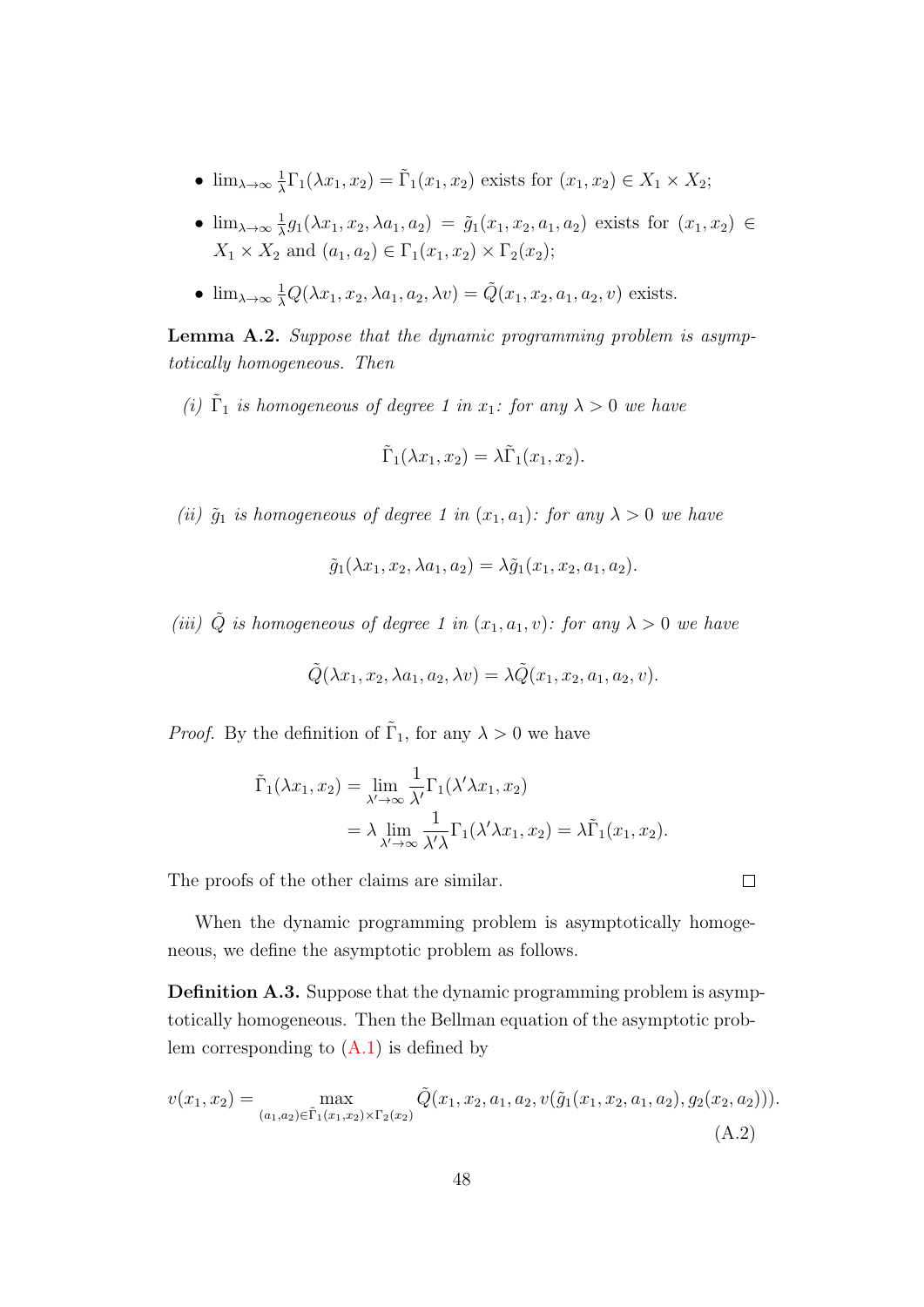The following lemma shows that we can reduce the dimension of the asymptotic problem by 1.

<span id="page-2-1"></span>Lemma A.4. Suppose that the dynamic programming problem is asymptotically homogeneous. Consider the following "normalized" Bellman equation:

<span id="page-2-0"></span>
$$
\tilde{v}(x_2) = \max_{(a_1, a_2) \in \tilde{\Gamma}_1(1, x_2) \times \Gamma_2(x_2)} \tilde{Q}(1, x_2, a_1, a_2, \tilde{g}_1(1, x_2, a_1, a_2) \tilde{v}(g_2(x_2, a_2))).
$$
\n(A.3)

If [\(A.3\)](#page-2-0) has a solution  $\tilde{v}(x_2)$ , then  $v(x_1, x_2) = x_1\tilde{v}(x_2)$  is a solution to the asymptotic Bellman equation [\(A.2\)](#page-1-0). Furthermore, letting  $\tilde{a} = (\tilde{a}_1, \tilde{a}_2)$  be the policy function of the normalized Bellman equation [\(A.3\)](#page-2-0), the policy function  $a = (a_1, a_2)$  of the asymptotic Bellman equation  $(A.2)$  is given by  $a_1(x_1, x_2) = x_1 \tilde{a}_1(x_2)$  and  $a_2(x_1, x_2) = \tilde{a}_2(x_2)$ .

*Proof.* Immediate by multiplying both sides of  $(A.3)$  by  $x_1 > 0$  and using the homogeneity of  $\tilde{\Gamma}_1, \tilde{g}_1, \tilde{Q}$  established in Lemma [A.2.](#page-1-1)  $\Box$ 

The following proposition shows that if a dynamic programming problem is asymptotically homogeneous, then the value function and policy functions are asymptotically linear. (The statement and proof are somewhat heuristic but see [Ma and Toda](#page--1-1) [\(2021a\)](#page--1-1) for a rigorous treatment for the case of an income fluctuation problem.)

Proposition A.5. Suppose that the dynamic programming problem is asymptotically homogeneous. Suppose that the Bellman equation  $(A.1)$  has a solution  $v(x)$ , and it can be computed by value function iteration starting from  $v(x) \equiv 0$ . Then under some regularity conditions, the value function and policy functions are asymptotically linear: we have

$$
v(x_1, x_2) = x_1 \tilde{v}(x_2) + o(x_1),
$$
  
\n
$$
a_1(x_1, x_2) = x_1 \tilde{a}_1(x_2) + o(x_1),
$$
  
\n
$$
a_2(x_1, x_2) = \tilde{a}_2(x_2) + o(x_1)
$$

as  $x_1 \to \infty$ , where  $\tilde{v}(x_2)$ ,  $\tilde{a}_1(x_2)$ , and  $\tilde{a}_2(x_2)$  are defined as in the normalized Bellman equation [\(A.3\)](#page-2-0).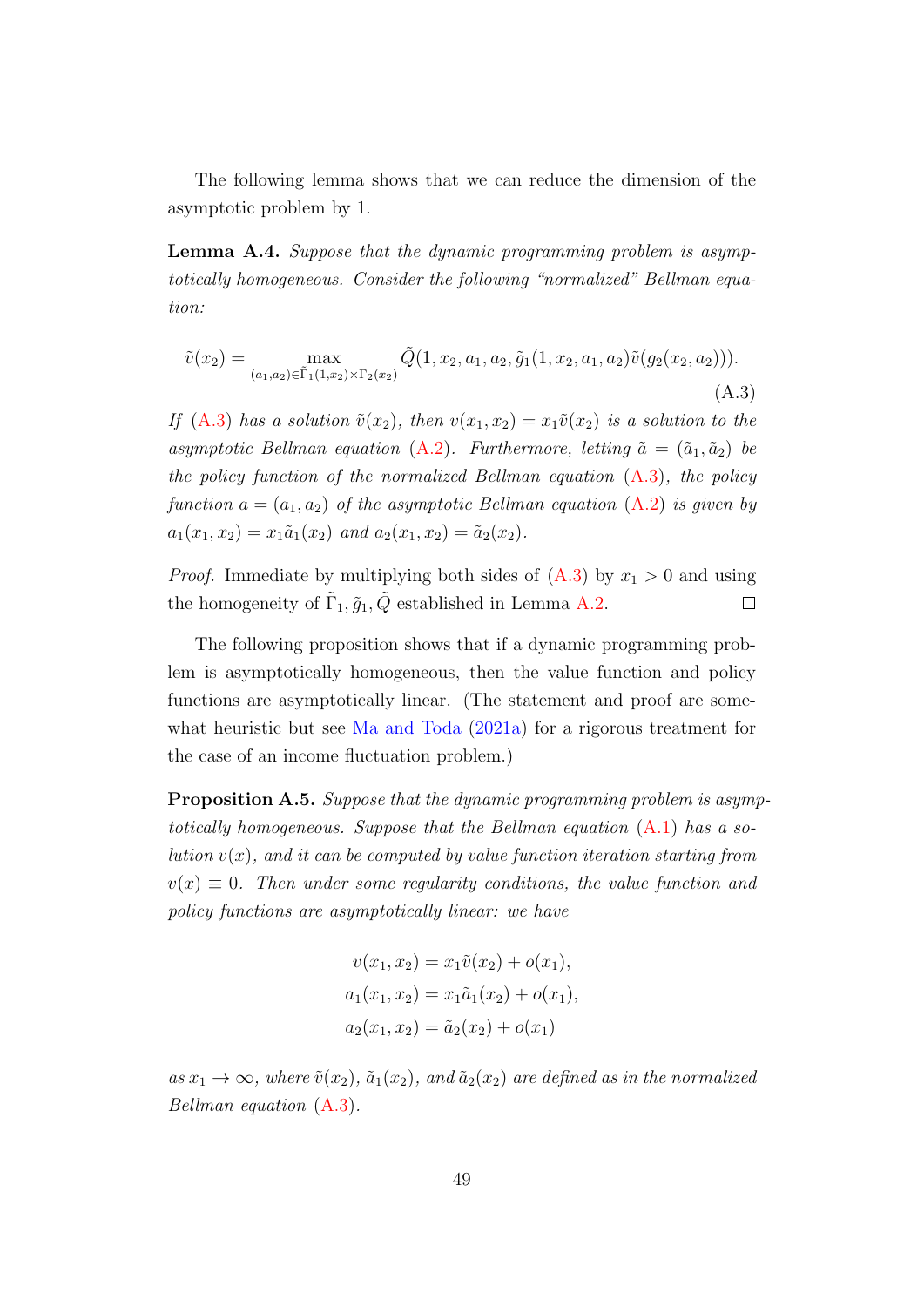*Proof.* Define the operator  $T : V \to V$  by the right-hand side of  $(A.1)$ . Let  $v^{(0)} \equiv 0$  and  $v^{(k)} = Tv^{(k-1)} = T^k 0$ . Let us show by induction that

$$
\lim_{\lambda \to \infty} \frac{1}{\lambda} v^{(k)}(\lambda x_1, x_2) = \tilde{v}^{(k)}(x_1, x_2)
$$

exists. If  $k = 0$ , the claim is trivial since  $v^{(0)} \equiv 0$ . Suppose the claim holds for some  $k - 1$ . Then by Lemma [A.2,](#page-1-1) we obtain

$$
\frac{1}{\lambda}v^{(k)}(\lambda x_1, x_2) = \frac{1}{\lambda}(Tv^{(k-1)})(\lambda x_1, x_2)
$$
\n
$$
= \max_{\substack{(a_1, a_2) \in \\ \frac{1}{\lambda}\Gamma_1(\lambda x_1, x_2) \times \Gamma_2(x_2)}} Q\left(\lambda x_1, x_2, \lambda a_1, a_2, v^{(k-1)}\left(\lambda \frac{1}{\lambda}g_1(\lambda x_1, x_2, \lambda a_1, a_2), g_2(x_2, a_2)\right)\right).
$$

Using the asymptotic homogeneity of  $\Gamma_1$ ,  $g_1$ ,  $Q$  established in Lemma [A.2,](#page-1-1) the asymptotic homogeneity of  $v^{(k-1)}$ , and assuming that we can interchange the limit and maximization (e.g., assuming enough conditions to apply the Maximum Theorem), it follows that  $v^{(k)}$  is asymptotically homogeneous. Since by assumption  $v^{(k)} \to v$  as  $k \to \infty$  point-wise, assuming that the limit of  $k \to \infty$  and  $\lambda \to \infty$  can be interchanged (which is the case if  $v^{(k)}$  converges to v monotonically, which is often the case in particular applications), then  $v$  is asymptotically homogeneous in the sense that  $\lim_{\lambda \to \infty} \frac{1}{\lambda}$  $\frac{1}{\lambda}v(\lambda x_1, x_2)$  exists.

Now that asymptotic homogeneity of v is established, from  $(A.1)$  we obtain

$$
v(\lambda x_1, x_2) = \max_{a \in \Gamma(\lambda x_1, x_2)} Q(\lambda x_1, x_2, a, v(g(\lambda x_1, x_2, a))).
$$

Dividing both sides by  $\lambda > 0$  and letting  $\lambda \to \infty$ , using the asymptotic homogeneity of  $\Gamma_1$ ,  $g_1$ ,  $Q$ , and  $v$ , we obtain the asymptotic Bellman equation [\(A.2\)](#page-1-0). Thus if in particular [\(A.3\)](#page-2-0) has a unique solution  $\tilde{v}(x_2)$ , by Lemma [A.4](#page-2-1) it must be

$$
\lim_{\lambda \to \infty} \frac{1}{\lambda} v(\lambda x_1, x_2) = x_1 \tilde{v}(x_2).
$$

Consequently, setting  $x_1 = 1$  and  $\lambda = x_1$ , we obtain  $v(x_1, x_2) = x_1\tilde{v}(x_2) +$  $o(x_1)$ . The proof for the policy functions is similar.  $\Box$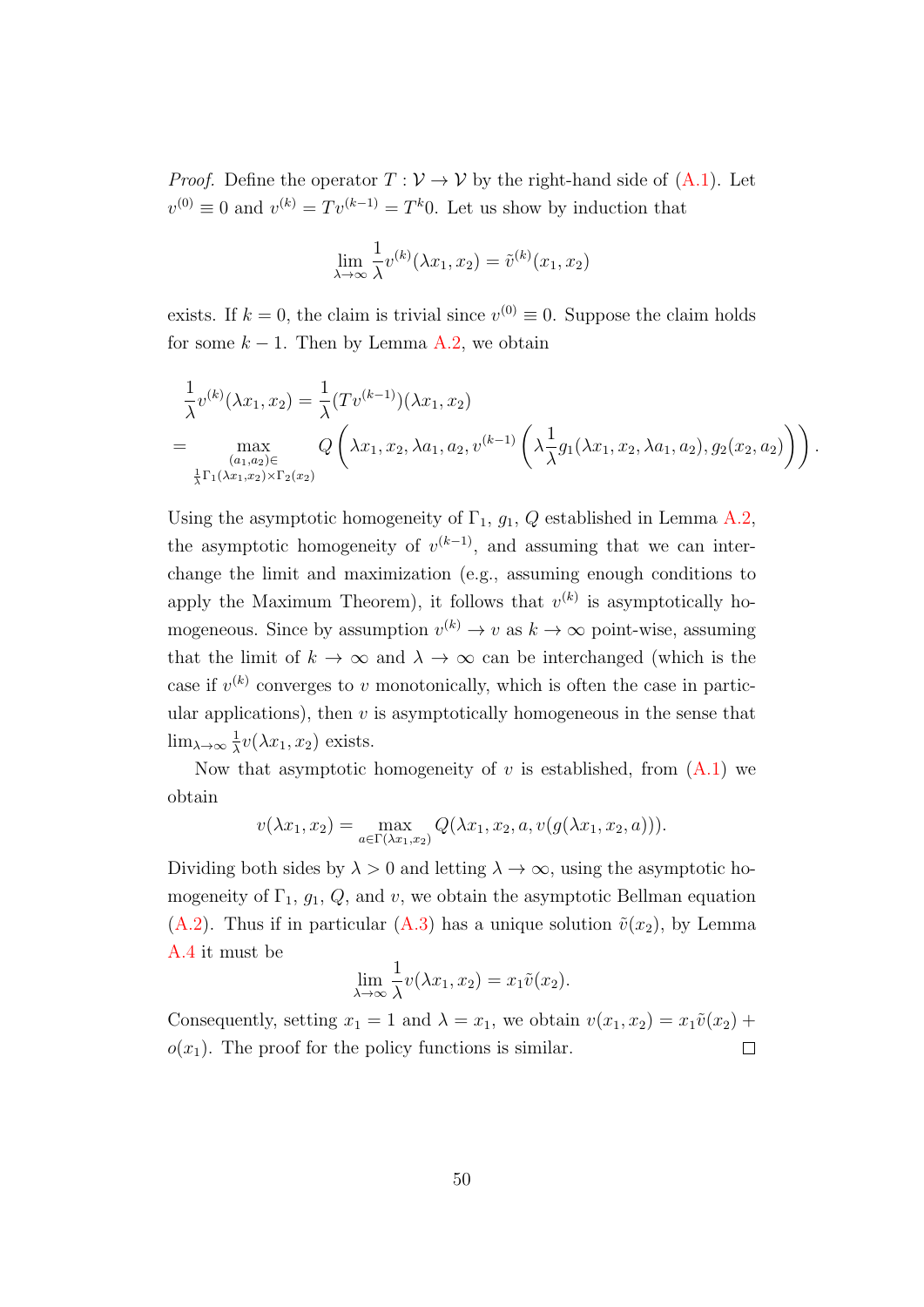## B Proofs

Proposition B.1. The asymptotic Euler equation  $(3.3)$  admits a (necessarily unique) positive solution  $\{\bar{c}_s\}_{s=1}^S$  if and only if the spectral condition [\(3.4\)](#page--1-3) holds.

*Proof.* Setting  $x_s = \bar{c}_s^{-\gamma}$ , [\(3.3\)](#page--1-2) can be rewritten as

$$
x_s = \left(1 + \left( (1-p)R^{1-\gamma} \beta_s \sum_{s'=1}^{S} p_{ss'} x_{s'} \right)^{1/\gamma} \right)^{\gamma}
$$

Setting  $x = (x_1, \ldots, x_S)'$ , we can express this equation as

<span id="page-4-0"></span>
$$
x = \left(1 + (Kx)^{1/\gamma}\right)^{\gamma},\tag{B.1}
$$

.

where  $K = (1 - p)R^{1-\gamma}DP$ ,  $D = \text{diag}(\beta_1, \dots, \beta_S)$ , and powers are applied entry-wise. By Proposition 14 of [Ma and Toda](#page--1-1) [\(2021a\)](#page--1-1) (see also discussions in [Toda](#page--1-4) [\(2019\)](#page--1-4) and Borovička and Stachurski  $(2020)$ ,  $(B.1)$  has a positive solution if and only if  $\rho(K) < 1$ , in which case the solution is unique. Since  $\rho(K) = (1-p)R^{1-\gamma}\rho(DP)$ , a necessary and sufficient condition for the existence of a solution is the spectral condition [\(3.4\)](#page--1-3).  $\Box$ 

*Proof of Proposition [3.1.](#page--1-6)* If  $G_{t+1} \leq 1$  always, then by [\(3.7\)](#page--1-7) we have

$$
M_{ss'}(z) = \mathbf{E}\left[G_{t+1}^z \,|\, s_t = s, s_{t+1} = s'\right] \le 1
$$

for all  $z \geq 0$ . Therefore  $(1-p)\rho(P \odot M(z)) \leq (1-p)\rho(P) = 1-p < 1$ , so  $(3.9)$  does not have a solution  $z > 0$ .

Suppose that  $M(z)$  is finite for all  $z > 0$  and P is irreducible. Define  $A(z) = P \odot M(z)$ . Define the  $S \times S$  matrix  $B(z)$  by  $B_{ss}(z) = p_{ss} M_{ss}(z) > 0$ for the s satisfying the assumption  $p_{ss} \Pr(G_{t+1} > 1 \mid s_t = s_{t+1} = s) > 0$ , and 0 for all other entries. Then clearly  $A(z) \ge B(z) \ge 0$  entry-wise, so

$$
\infty > \rho(P \odot M(z)) = \rho(A(z)) \ge \rho(B(z)) = p_{ss} \mathbb{E}\left[G_{t+1}^z \,|\, s_t = s_{t+1} = s\right] \to \infty
$$

as  $z \to \infty$ . Since  $(1-p)\rho(P \odot M(0)) = (1-p)\rho(P) = 1-p < 1$ , by the intermediate value theorem there exists  $z = \zeta > 0$  such that  $(3.9)$  holds. Uniqueness is proved in [Beare and Toda](#page--1-9) [\(2017\)](#page--1-9).  $\Box$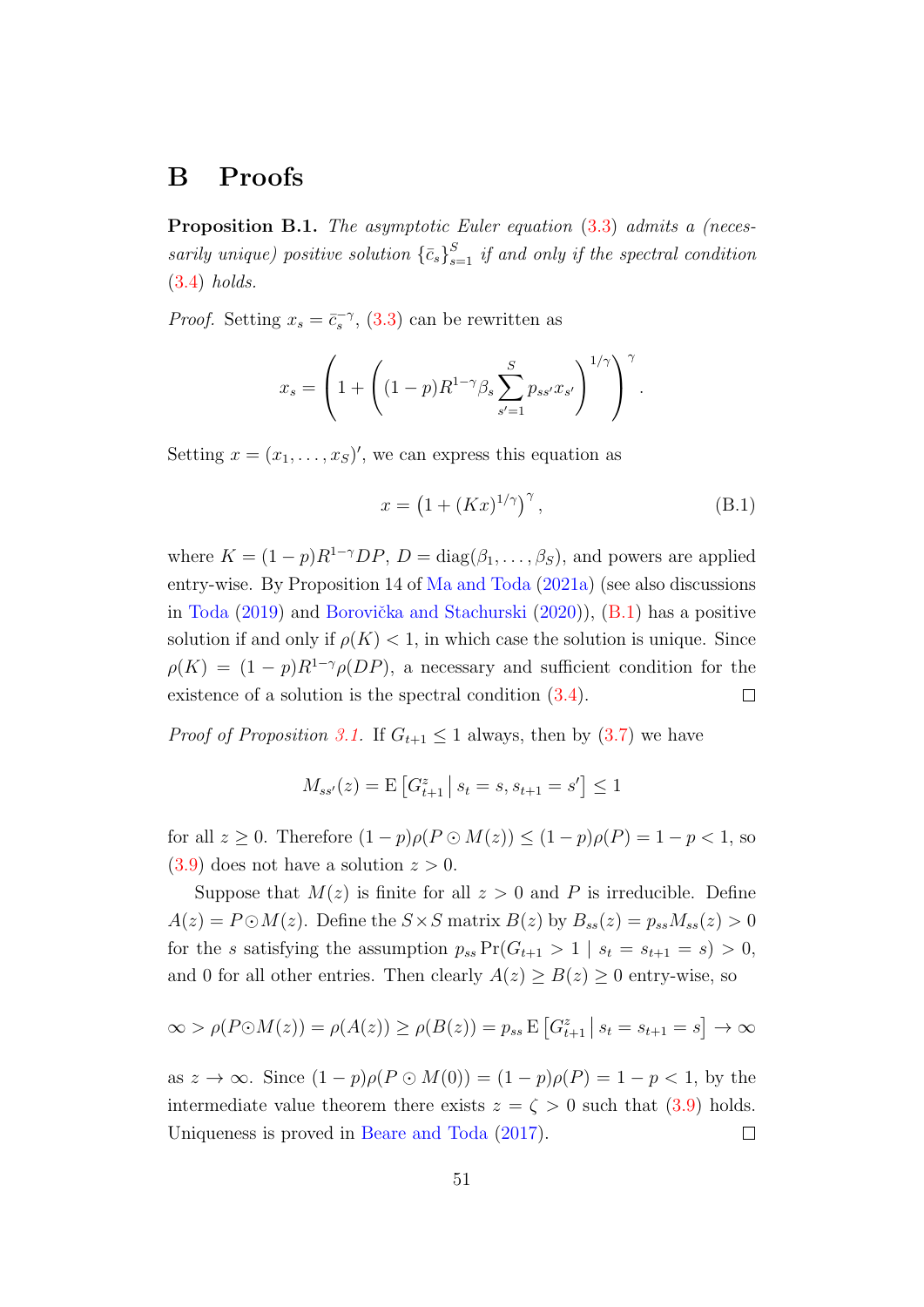*Proof of Proposition [4.1.](#page--1-10)* Suppose  $\{w_t\}$  is a stationary solution to

$$
w_t = \begin{cases} G_t w_{t-1} & \text{with probability } 1 - p, \\ X & \text{with probability } p, \end{cases}
$$

where X is a positive random variable with bounded support.<sup>[18](#page--1-11)</sup> Then for large  $w > 0$ , we have

$$
Pr(s_t = s', w_t > w) = Pr(s_t = s') Pr(w_t > w | s_t = s')
$$
  
= 
$$
\sum_{s=1}^{S} (1-p) Pr(s_{t-1} = s) p_{ss'} E_G[Pr(w_{t-1} > w/G_t | s_{t-1} = s, G_t)],
$$

where the expectation over G is taken conditional on  $(s_{t-1}, s_t) = (s, s')$ . We know from [Beare and Toda](#page--1-9) [\(2017\)](#page--1-9) that  $Pr(w_t > w \mid s_t = s) \sim c_s w^{-\zeta}$ for some constant  $c_s > 0$  when w is large. Hence setting  $\pi_s = \Pr(s_t = s)$ , we can write the above equation as

$$
\pi_{s'c_{s'}}w^{-\zeta} \sim \sum_{s=1}^{S} (1-p)\pi_{s}p_{ss'} \mathbb{E}\left[c_s(w/G_t)^{-\zeta} \,|\, s_{t-1}=s, s_t=s'\right].
$$

Multiplying both sides by  $w^{\zeta}$  and letting  $w \to \infty$ , the approximation becomes exact and we obtain

$$
\pi_{s'}c_{s'} = \sum_{s=1}^{S} (1-p)\pi_s c_s p_{ss'} M_{ss'}(\zeta),
$$

where  $M_{ss'}$  is the conditional moment generating function of log G in [\(3.7\)](#page--1-7). Expressing this in matrix form, we obtain

$$
y' = y'(1 - p)P \odot M(\zeta),
$$

where  $y' = (\pi_1 c_1, \ldots, \pi_S c_S)$ . Therefore y is the left eigenvector of  $(1$  $p$ )  $P \odot M(\zeta)$  corresponding to the eigenvalue 1. Using the Bayes rule, the

<sup>&</sup>lt;sup>18</sup>More generally, it suffices to assume that  $E[X^{\zeta+\epsilon}] < \infty$  for some  $\epsilon > 0$ .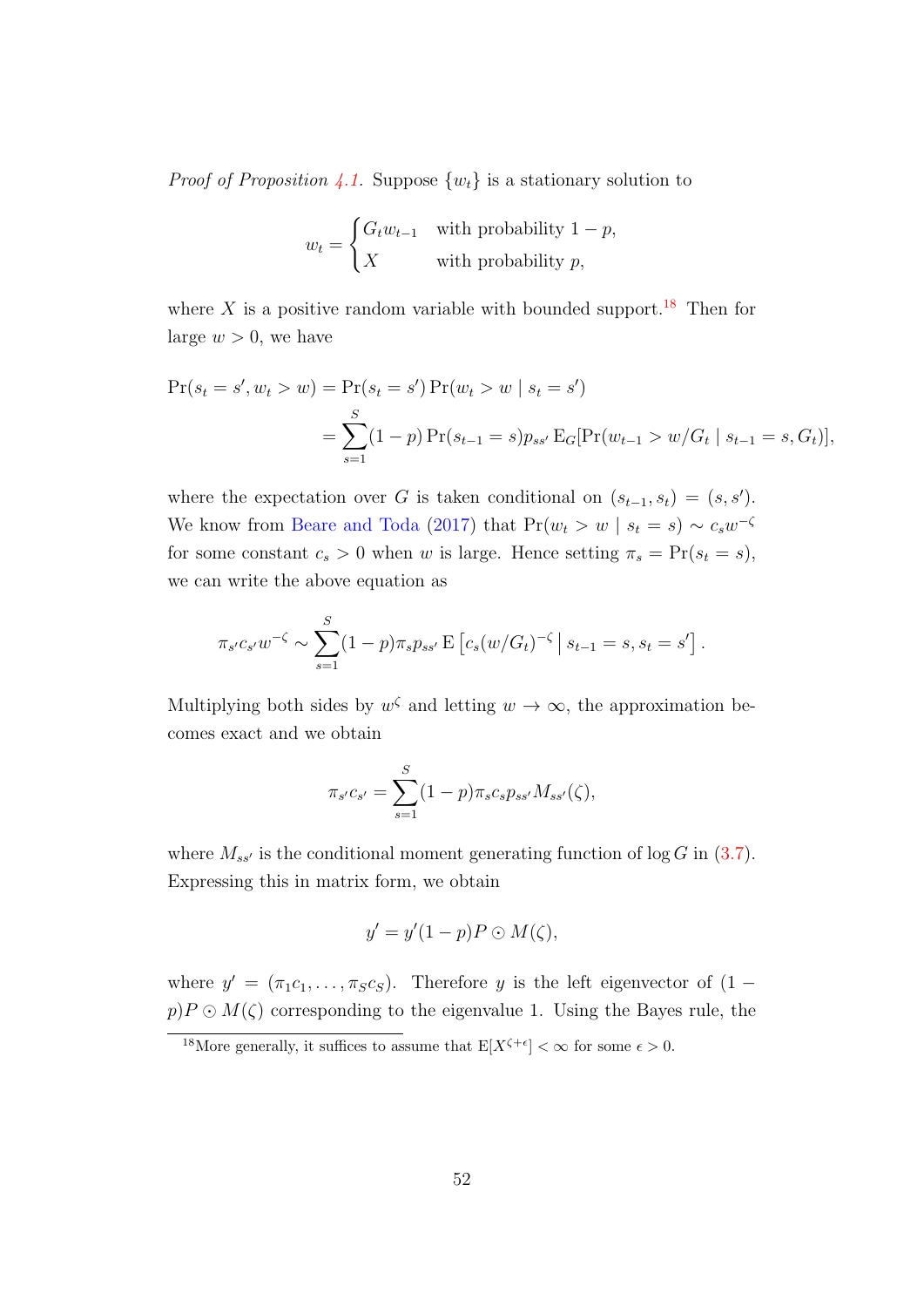distribution of states conditional on being in the tail is

$$
\Pr(s_t = s \mid w_t > w) = \frac{\Pr(s_t = s, w_t > w)}{\Pr(w_t > w)} \sim \frac{\pi_s c_s w^{-\zeta}}{\sum_{s=1}^N \pi_s c_s w^{-\zeta}} = \frac{y_s}{\sum_{s=1}^S y_s},
$$

so  $\bar{\pi}$  is the normalized left Perron vector of  $P \odot M(\zeta)$ .

By a similar argument, the probability that a type  $s$  agent remains in the top tail is

$$
Pr(w_{t+1} > w \mid w_t > w, s_t = s)
$$
  
= (1 - p) 
$$
Pr(w_t > w/G_{t+1} \mid w_t > w, s_t = s)
$$
  
= (1 - p) 
$$
\frac{Pr(w_t > w/G_{t+1}, w_t > w, s_t = s)}{Pr(w_t > w, s_t = s)}
$$
  
= (1 - p) 
$$
\frac{Pr(w_t > \max\{1, G_{t+1}^{-1}\} w, s_t = s)}{Pr(w_t > w, s_t = s)}
$$
  

$$
\sim (1 - p) \frac{E\left[\pi_s c_s \left(\max\{1, G_{t+1}^{-1}\} w\right)^{-\zeta} \mid s_t = s\right]}{\pi_s c_s w^{-\zeta}}
$$
  
= (1 - p) E\left[\min\{1, G\_{t+1}^{\zeta}\} \mid s\_t = s\right].

Therefore [\(4.5\)](#page--1-12) holds.

*Proof of Proposition [4.2.](#page--1-13)* Suppose we would like to specify the median grid point as  $c \in (a, b)$ . Since the median of the evenly-spaced grid on  $\log(a + b)$ s),  $\log(b+s)$  is  $\frac{1}{2}(\log(a+s)+\log(b+s))$ , we need to take  $s > -a$  such that

$$
c = \exp\left(\frac{1}{2}(\log(a+s) + \log(b+s))\right) - s
$$
  
\n
$$
\iff c + s = \sqrt{(a+s)(b+s)}
$$
  
\n
$$
\iff (c+s)^2 = (a+s)(b+s)
$$
  
\n
$$
\iff c^2 + 2cs + s^2 = ab + (a+b)s + s^2
$$
  
\n
$$
\iff s = \frac{c^2 - ab}{a+b-2c}.
$$

Note that in this case

$$
s + a = \frac{c^2 - ab}{a + b - 2c} + a = \frac{(c - a)^2}{a + b - 2c},
$$

 $\Box$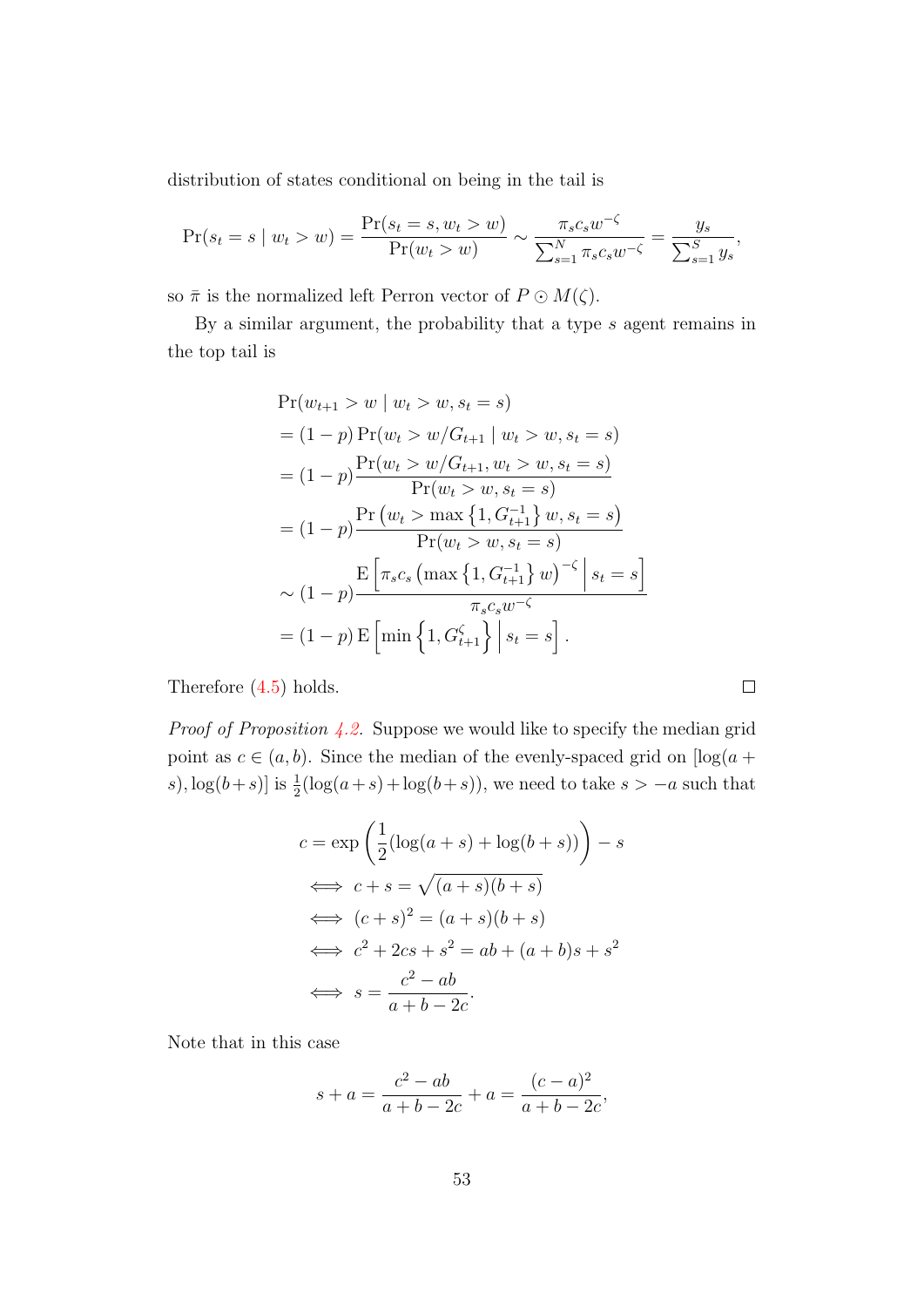so  $s + a$  is positive if and only if  $a < c < \frac{a+b}{2}$ . Therefore, for any such c, there exists an exponential grid with median point c.  $\Box$ 

# C Theoretical properties of analytical model

In this appendix we analytically characterize the equilibrium of the model in Section [5.](#page--1-14) We consider the firm's problem, the single agent problem, and the existence of a stationary equilibrium.

#### C.1 Firm's problem

The firm's problem [\(5.3\)](#page--1-15) is static. Suppressing the time subscript and noting that the production function is Cobb-Douglass  $AF(K, L) = AK^{\alpha}L^{1-\alpha}$ , the first-order conditions of the profit maximization problem are

$$
\omega = AF_L(K, L) = A(1 - \alpha)(K/L)^{\alpha},
$$
  

$$
R - 1 + \delta = AF_K(K, L) = A\alpha(K/L)^{\alpha - 1}.
$$

Solving for the capital-labor ratio, we obtain

<span id="page-7-0"></span>
$$
\left(\frac{R-1+\delta}{A\alpha}\right)^{\frac{1}{\alpha-1}} = \frac{K}{L} = \left(\frac{\omega}{A(1-\alpha)}\right)^{\frac{1}{\alpha}}.\tag{C.1}
$$

In particular, the wage  $\omega$  and gross risk-free rate R are related as

<span id="page-7-1"></span>
$$
\omega = A^{\frac{1}{1-\alpha}}(1-\alpha) \left(\frac{R-1+\delta}{\alpha}\right)^{\frac{\alpha}{\alpha-1}}.
$$
 (C.2)

### C.2 Single agent problem

For simplicity we first consider a single agent problem without mortality risk  $(p = 0)$  and general minimum consumption, income, and gross risk-free rate  $\{\bar{c}_t, y_t, R_t\}_{t=0}^{\infty}$ . Thus the optimization problem becomes

maximize 
$$
E_0 \sum_{t=0}^{\infty} \left( \prod_{i=0}^{t-1} \beta_{s_i} \right) \log(c_t - c_t)
$$
  
subject to 
$$
a_{t+1} = R_{t+1}(a_t - c_t + y_t),
$$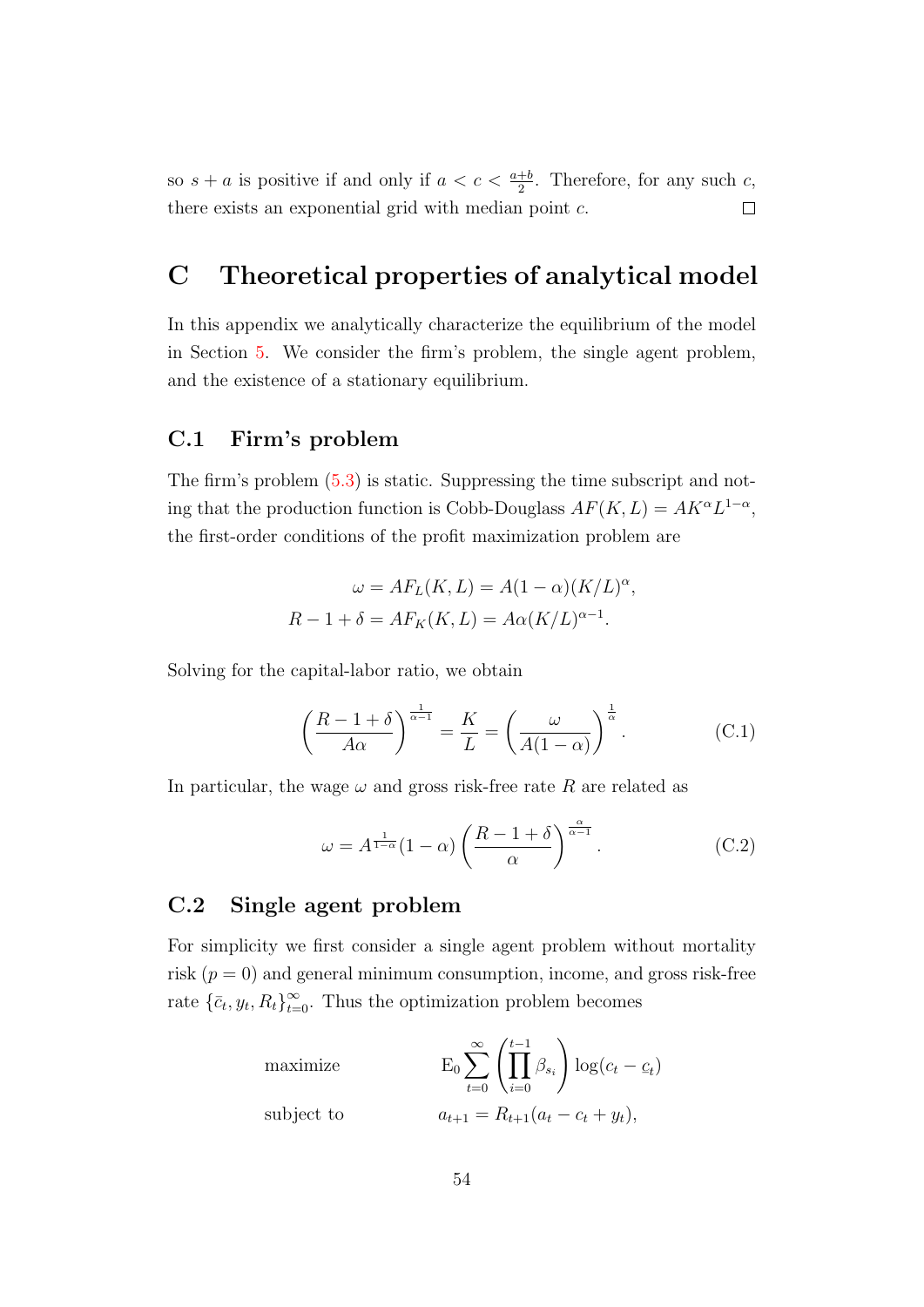where  $a_t$  is financial wealth at the beginning of time t excluding labor income,  $R_{t+1}$  is risk-free rate from time t to  $t+1$ , and  $c_t$  is consumption. The agent takes  $\{c$  $\mathcal{L}_t, y_t, R_t$ <sub> $t=0$ </sub> as given (perfect foresight). For survival we assume  $0 \leq \underline{c}$  $\underline{c}_t < y_t$  for all t.

We can solve this problem as follows. First, define the "surplus" consumption  $x_t = c_t - c_t$ . Then the objective function is the standard log utility and the budget constraint becomes

$$
a_{t+1} = R_{t+1}(a_t - x_t - \underline{c}_t + y_t) = R_{t+1}(a_t - x_t + \tilde{y}_t),
$$

where  $\tilde{y}_t := y_t - \underline{c}_t > 0$  is "disposable income" after financing the minimum consumption  $\mathfrak c$  $c_t$ . To convert the problem to a homogeneous problem, we define the "human wealth"  $h_t$  to satisfy

$$
h_{t+1} = R_{t+1}(h_t - \tilde{y}_t),
$$

so

<span id="page-8-0"></span>
$$
h_t = \sum_{i=0}^{\infty} \left( \prod_{\ell=1}^i R_{t+\ell} \right)^{-1} \tilde{y}_{t+i},\tag{C.3}
$$

where we use the convention  $\prod_{\ell=1}^{0} R_{t+\ell} = 1$ . Using the budget constraint and the definition of human wealth, we obtain

$$
w_{t+1} = R_{t+1}(w_t - x_t),
$$

where  $w_t = a_t + h_t$  is total (financial plus human) wealth. Now the problem reduces to

maximize  
\nsubject to  
\n
$$
E_0 \sum_{t=0}^{\infty} \left( \prod_{i=0}^{t-1} \beta_{s_i} \right) \log x_t
$$
\n
$$
w_{t+1} = R_{t+1}(w_t - x_t) \ge 0,
$$

which is a homogeneous problem. Because  $w_t = a_t + h_t \geq 0$ , the natural borrowing constraint is then

$$
a_t \ge -h_t,\tag{C.4}
$$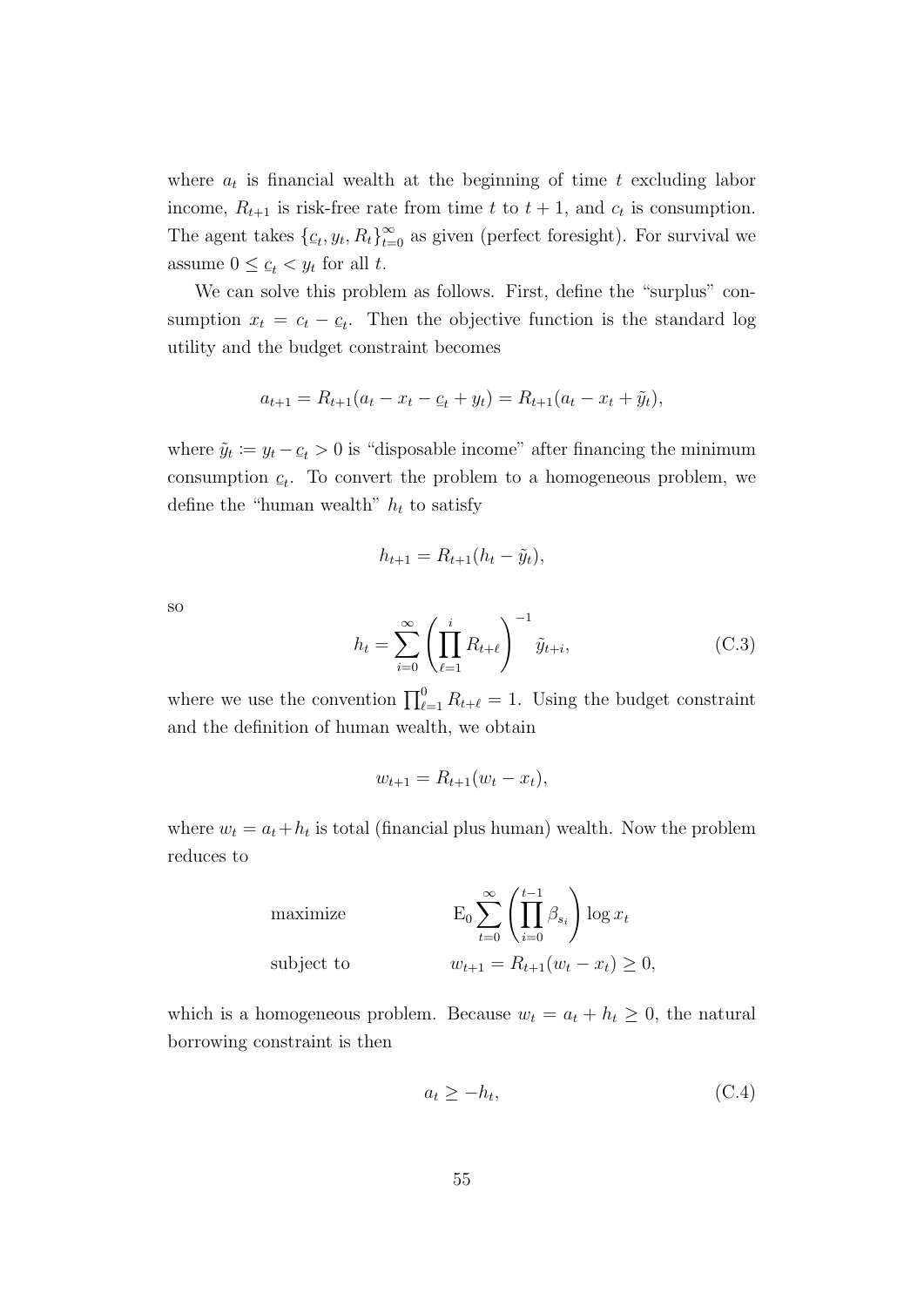where the human wealth  $h_t$  is defined by  $(C.3)$ .

Let  $V_{t,s}(w)$  be the value function in period t given state s and wealth w. The Bellman equation is then

$$
V_{t,s}(w) = \max_x \left\{ \log x + \beta_s \mathbb{E} \left[ V_{t+1,s'}(R_{t+1}(w-x)) \, \middle| \, s \right] \right\}.
$$

Guess that the value function takes the form  $V_{t,s}(w) = A_{t,s} + B_s \log w$  for some constants  $A_{t,s}$ ,  $B_s$ , with  $B_s > 0$  depending only on s. The first-order condition is

$$
0 = \frac{1}{x} - \beta_s \mathop{\to} [B_{s'} \mid s] \frac{1}{w - x} \iff x = \frac{w}{1 + \beta_s \mathop{\to} [B_{s'} \mid s]}.
$$

Substituting this  $x$  into the Bellman equation and comparing the coefficients of  $log w$ , we obtain

$$
B_s = 1 + \beta_s \mathop{\mathrm{E}}\left[ B_{s'} \, | \, s \right].
$$

Setting  $B = (B_1, \ldots, B_S)'$  and expressing using a matrix, we obtain

$$
B = 1 + DPB \iff B = (I - DP)^{-1}1,
$$

where  $D = \text{diag}(\ldots, \beta_s, \ldots)$  is the diagonal matrix with s-th diagonal element  $\beta_s$ . The optimal consumption rule is then  $x = w/B_s$  in state s. The case with constant  $\beta$  corresponds to  $D = \beta$  and  $P = 1$ , so  $B = 1/(1-\beta)$ and the optimal consumption rule is  $x = (1 - \beta)w$ , as is well known. See the Online Appendix in [Toda](#page--1-4) [\(2019\)](#page--1-4) for a more complete analysis.

Let  $m_s = 1/B_s < 1$  be the asymptotic marginal propensity to consume in state s. Substituting the optimal consumption rule  $x = m_s w$  into the budget constraint, we get  $w_{t+1} = R_{t+1}(1 - m_{s_t})w_t$ , or

$$
a_{t+1} = R_{t+1}(1 - m_{s_t})(a_t + h_t) - h_{t+1}
$$
  
=  $R_{t+1}((1 - m_{s_t})a_t - m_{s_t}h_t + \tilde{y}_t)$ 

after using the definition of human wealth in  $(C.3)$ . Note that the savings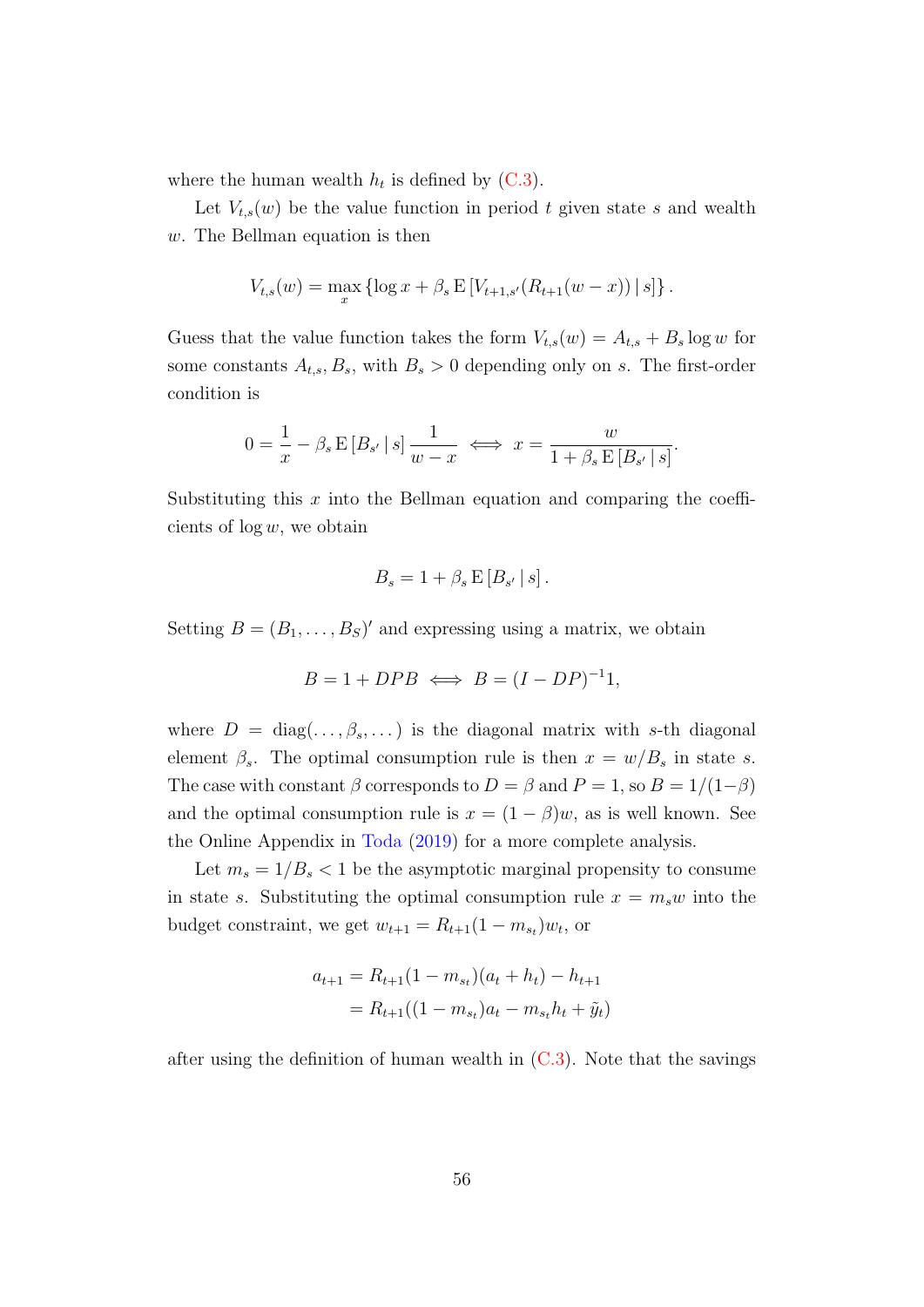(capital holdings) in period  $t$  is given by

$$
k_{t+1} = a_t - x_t + \tilde{y}_t = \frac{a_{t+1}}{R_{t+1}}
$$

$$
= (1 - m_{s_t})a_t - m_{s_t}h_t + \tilde{y}_t.
$$

If the agent is subject to mortality risk, then all the above derivations are valid by replacing  $\beta_s$ , R with the effective discount factor  $\tilde{\beta}_s = \beta_s(1-p)$ and effective gross risk-free rate  $\tilde{R}_t = R_t/(1-p)$ . We collect these results into the following proposition.

<span id="page-10-2"></span>Proposition C.1. Consider an agent with log utility, labor endowment 1, discount factor  $(\beta_s)$  with transition probability matrix  $P = (p_{ss})$ , birth/death probability p, and minimum consumption ratio  $\phi$ . Suppose that  $(1-p)\rho(DP)$ 1, where  $D = \text{diag}(\ldots, \beta_s, \ldots)$ , and let  $B = (I - (1 - p)DP)^{-1}1 \gg 1$  and  $m_s = 1/B_s < 1$ .

Let the sequence of wage and gross risk-free rate  $\{\omega_t, R_t\}_{t=0}^{\infty}$  be given,  $\tilde{R}_t = R_t/(1-p)$ , and assume  $\limsup_{t\to\infty} \omega_t < \infty$  and  $\liminf_{t\to\infty} \tilde{R}_t > 1$ . Then the optimal consumption of the agent is given by

$$
c_t = m_{s_t}(a_t + h_t) + \phi \omega_t, \tag{C.5}
$$

where

<span id="page-10-0"></span>
$$
h_t = (1 - \phi) \sum_{i=0}^{\infty} \left( \prod_{\ell=1}^i \tilde{R}_{t+\ell} \right)^{-1} \omega_{t+i}.
$$
 (C.6)

The law of motion for financial wealth is

<span id="page-10-1"></span>
$$
a_{t+1} = \tilde{R}_{t+1}((1 - m_{s_t})a_t - m_{s_t}h_t + (1 - \phi)\omega_t).
$$
 (C.7)

### C.3 Aggregation

We aggregate the individual behavior and characterize the aggregate quantities. Since the minimum consumption is proportional to labor income, the disposable income of an agent is

$$
\tilde{y}_t = (1 - \phi)\omega_t. \tag{C.8}
$$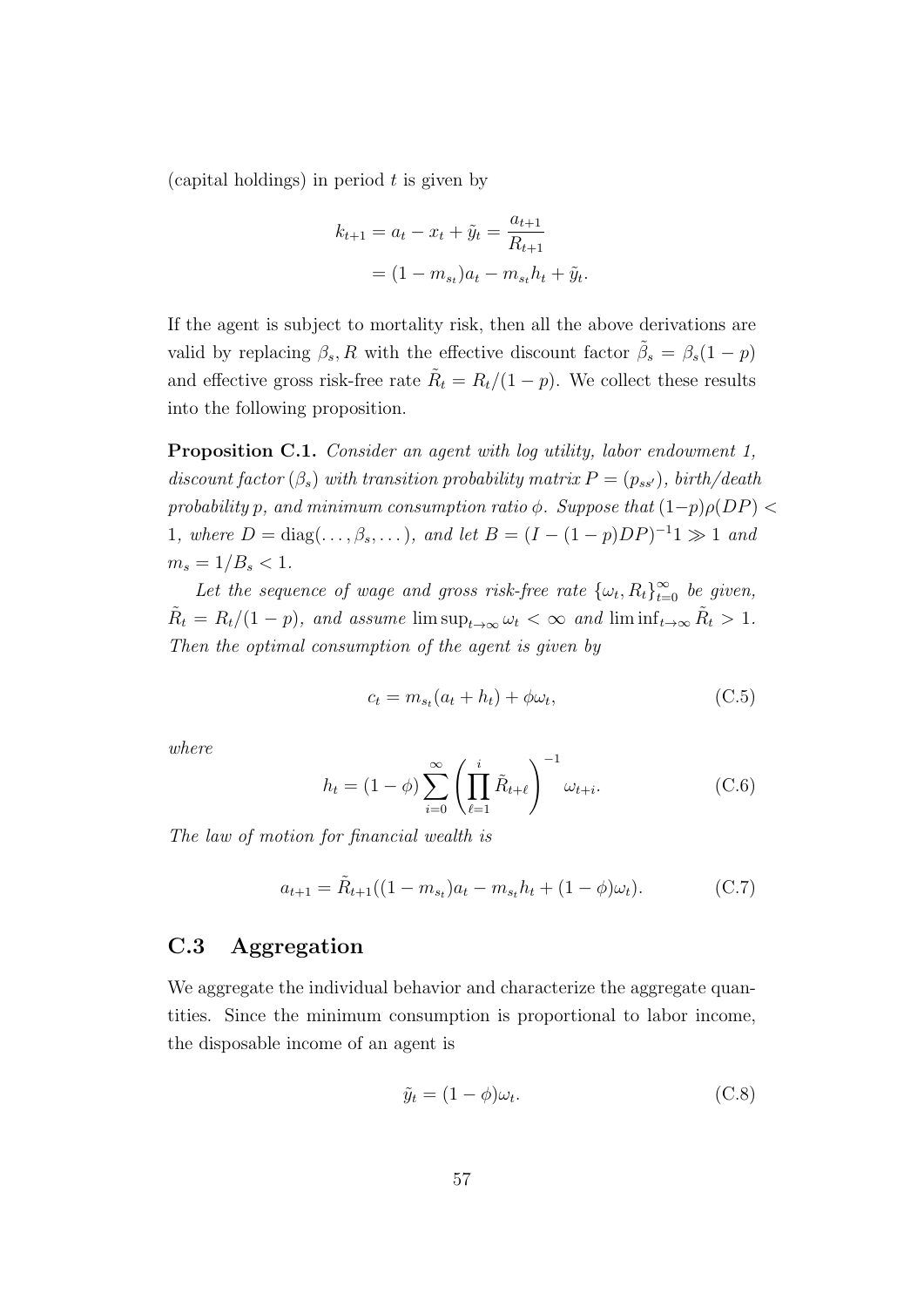We denote aggregate quantities by capital letters. By  $(C.6)$ , the human wealth satisfies

<span id="page-11-0"></span>
$$
h_t = \tilde{y}_t + \frac{1}{\tilde{R}_{t+1}} h_{t+1} = \tilde{y}_t + \frac{1-p}{R_{t+1}} h_{t+1}.
$$
 (C.9)

By  $(C.7)$ , the law of motion at time t for financial wealth and type is

$$
(a, s) \mapsto \begin{cases} (\tilde{R}_{t+1}((1-m_s)a-m_sh_t+\tilde{y}_t), s') & \text{with probability } (1-p)p_{ss'}),\\ (0, s') & \text{with probability } p\pi_{s'}). \end{cases}
$$

Letting  $A_{t,s}$  be the aggregate financial wealth held by type s agents at time t and aggregating the law of motion for financial wealth, we obtain

$$
A_{t+1,s'} = \sum_{s=1}^{S} (1-p) p_{ss'} \tilde{R}_{t+1} ((1-m_s)A_{t,s} - m_s \pi_s h_t + \pi_s \tilde{y}_t).
$$

Letting  $\mathbf{A}_t = (A_{t,1}, \dots, A_{t,S})'$  and  $M = \text{diag}(\dots, m_s, \dots)$ , we can express the above equation as

<span id="page-11-1"></span>
$$
\mathbf{A}_{t+1} = (1-p)\tilde{R}_{t+1}P'((I-M)\mathbf{A}_t - h_t M \pi + \tilde{y}_t \pi)
$$
  
=  $R_{t+1}P'((I-M)\mathbf{A}_t - h_t M \pi + \tilde{y}_t \pi).$  (C.10)

The vector of aggregate capital holdings of type s agents at the end of time  $t$  is then

$$
\mathbf{K}_{t+1} = \mathbf{A}_{t+1}/R_{t+1} = P'((I - M)\mathbf{A}_t - h_t M \pi + \tilde{y}_t \pi). \tag{C.11}
$$

Multiplying the vector 1 from the left as inner product and noting that  $P1 = 1$  and  $1'\pi = 1$ , aggregate capital is

$$
K_{t+1} = 1'((I - M)\mathbf{A}_t - h_t M \pi) + \tilde{y}_t.
$$

#### C.4 Stationary equilibrium

The following theorem establishes the existence of a stationary equilibrium.

**Theorem C.2** (Existence). Let everything be as in Proposition [C.1](#page-10-2) and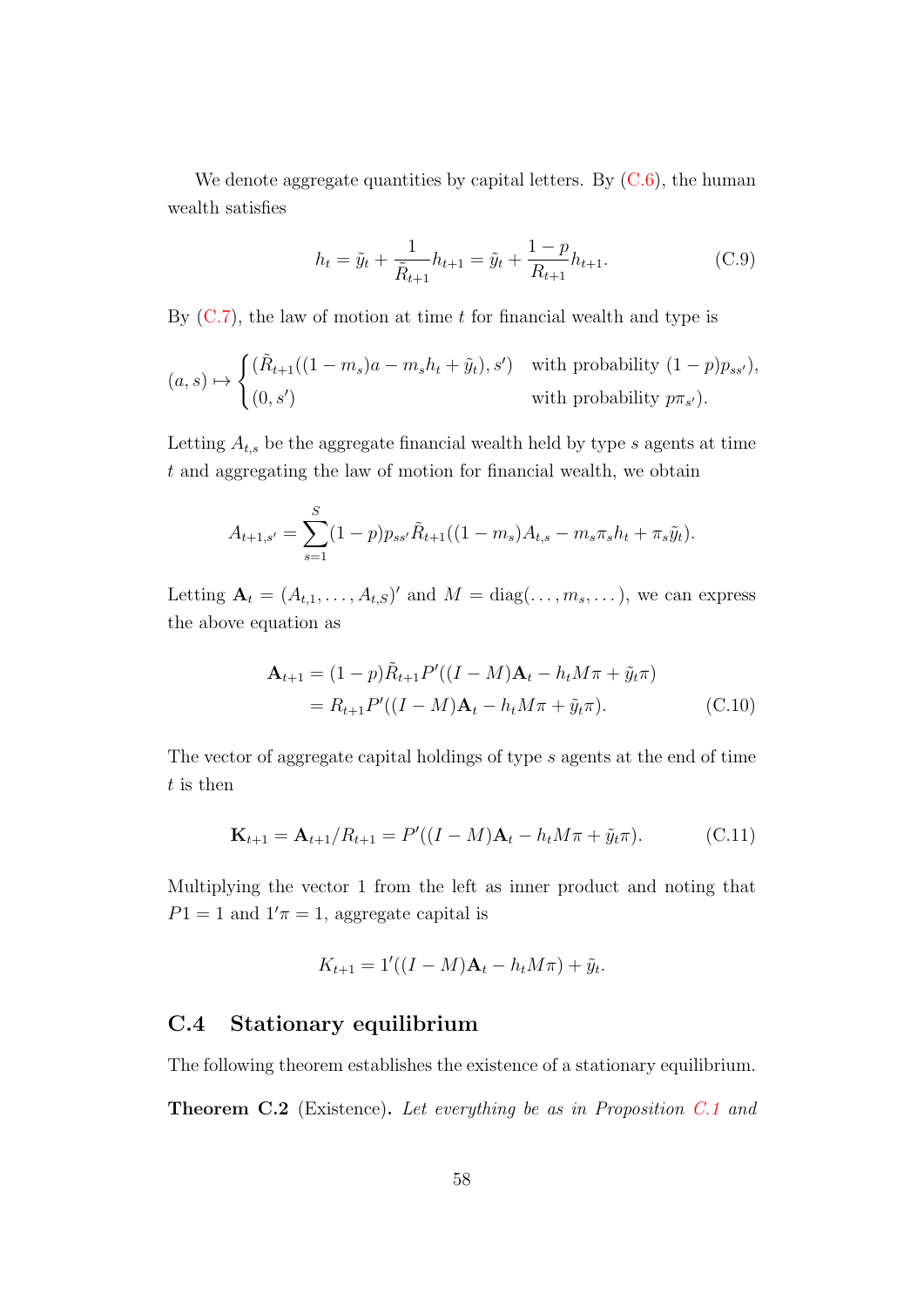define the diagonal matrix  $M = diag(\ldots, m_s, \ldots)$ . If

<span id="page-12-1"></span>
$$
P'(I - M)\pi \ge (1 - p)\rho(P'(I - M))\pi,
$$
\n(C.12)

then a stationary equilibrium exists.

*Proof.* If a stationary equilibrium with gross risk-free rate  $R$  exists, by [\(C.1\)](#page-7-0) it must be  $R > 1 - \delta$ . Setting  $h_t = h$  in [\(C.9\)](#page-11-0), we obtain

$$
h = \frac{\tilde{y}}{1 - \frac{1 - p}{R}},
$$

where  $R > 1 - p$  is necessary for convergence. By [\(C.10\)](#page-11-1) we obtain

$$
\mathbf{A} = RP'((I - M)\mathbf{A} - hM\pi + \tilde{y}\pi).
$$

For convergence we need  $R\rho(P'(I-M)) < 1 \iff R < 1/\rho(P'(I-M))$  is necessary, in which case

$$
\mathbf{A} = (I - RP'(I - M))^{-1}RP'(I - M)(\tilde{y}I - hM)\pi
$$
  
= 
$$
\frac{(1 - \phi)\omega}{1 - \frac{1-p}{R}}(I - RP'(I - M))^{-1}R\left(P'(I - M)\pi - \frac{1-p}{R}\pi\right).
$$

The vector of aggregate capital supply  $\mathbf{K} = (K_1, \ldots, K_S)'$  is therefore

<span id="page-12-0"></span>
$$
\mathbf{K} = \frac{(1 - \phi)\omega}{R - 1 + p}(I - RP'(I - M))^{-1}(RP'(I - M)\pi - (1 - p)\pi). \quad (C.13)
$$

Define the lower and upper bounds on  $R$  by

$$
\underline{R} = \max \{ 1 - p, 1 - \delta \} \le 1,
$$
  

$$
\overline{R} = 1/\rho(P'(I - M)) > 1,
$$

where we have used  $m_s \in (0,1)$  and  $\rho(P) = 1$ . Define the excess demand function of aggregate capital by

$$
f(R) = \left(\frac{R-1+\delta}{A\alpha}\right)^{\frac{1}{\alpha-1}} - 1'\mathbf{K},
$$

where **K** is as in  $(C.13)$  and  $\omega$  is as in  $(C.2)$ . Clearly f is continuous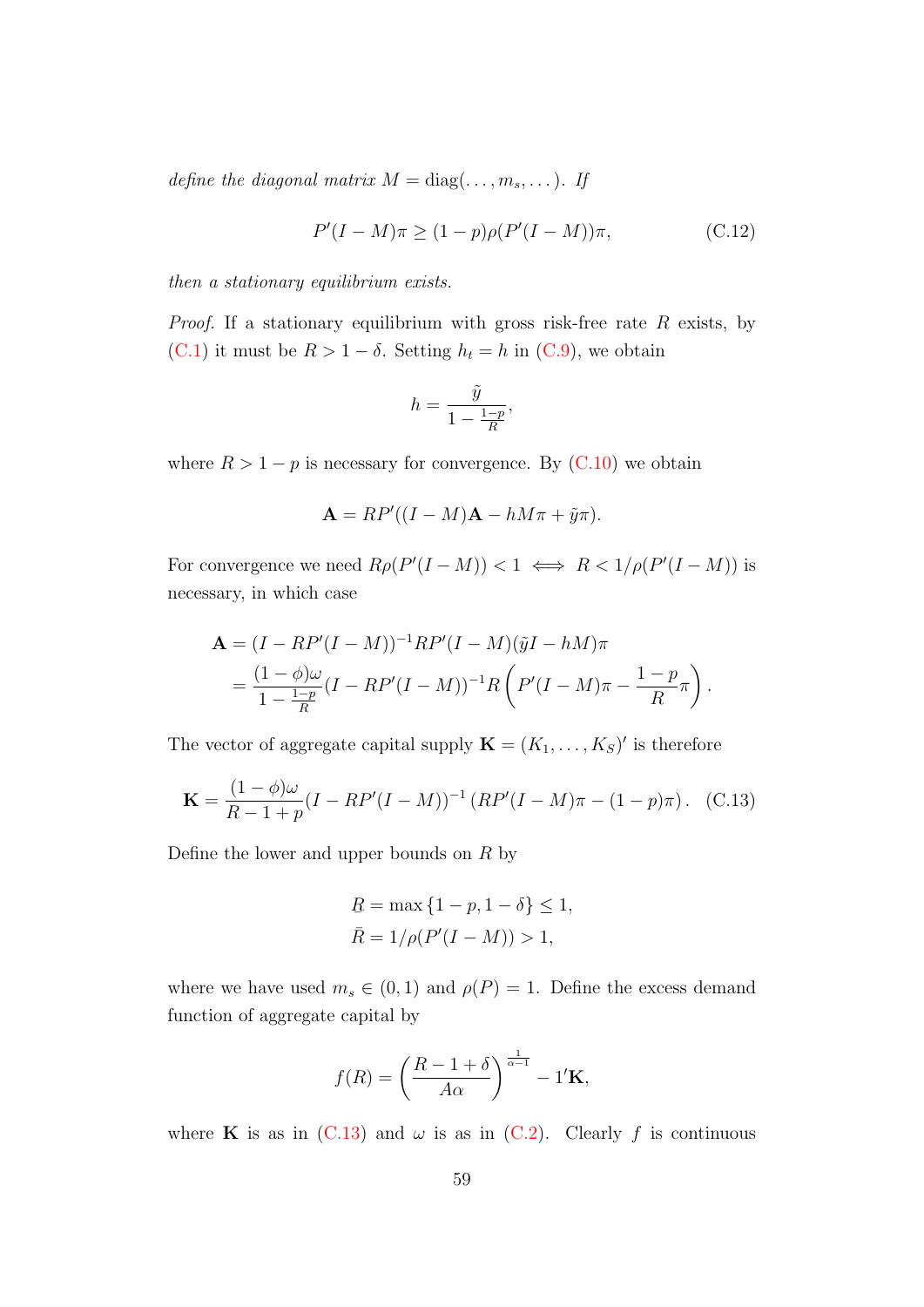on  $(R)$ .<br>أ  $, \bar{R}$ ). If we can show  $f(R)$ ¯  $(+) > 0$  and  $f(\bar{R}-) < 0$ , then by the intermediate theorem there exists  $R \in (R)$ ¯  $(\bar{R})$  and we obtain a stationary equilibrium.

First, consider the behavior of f as  $R \downarrow R$ ¯ . If  $1 - \delta > 1 - p$ , then R ¯  $= 1 - \delta$  and

$$
\left(\frac{R-1+\delta}{A\alpha}\right)^{\frac{1}{\alpha-1}} \to \infty,
$$
  
1'**K**  $\to$  finite value

as  $R \downarrow R$ ¯ , so  $f(R) \to \infty$ . If  $1 - \delta \leq 1 - p$ , then R ¯  $= 1 - p$ . Noting that  $m_s \in (0, 1)$  and  $\pi$  is the left Perron vector of P, it follows that

$$
RP'(I - M)\pi - (1 - p)\pi = (1 - p)(P'(I - M)\pi - \pi)
$$
  
= -(1 - p)P'M\pi \ll 0.

Therefore by [\(C.13\)](#page-12-0)

$$
\left(\frac{R-1+\delta}{A\alpha}\right)^{\frac{1}{\alpha-1}} \ge 0,
$$
  
1'**K**  $\rightarrow -\infty$ 

as  $R \downarrow R$ به<br>∶ , so  $f(R) \to \infty$ .

Next, consider the behavior of f as  $R \uparrow R$ . Let us show that the inequality in  $(C.12)$  is strict for at least one entry. Suppose not. Then

$$
P'(I-M)\pi = (1-p)\rho(P'(I-M))\pi.
$$

Multiplying the left Perron vector  $v$  of the irreducible nonnegative matrix  $P'(I - M)$  and dividing by  $(v'\pi)\rho(P'(I - M)) > 0$ , we obtain the contradiction  $1 = 1 - p$ . Now letting  $R \uparrow \bar{R}$ , the entries of  $(I - RP'(I - M))^{-1}$ diverge to  $\infty$  and

$$
RP'(I - M)\pi - (1 - p)\pi \to \frac{1}{\rho(P'(I - M))}P'(I - M)\pi - (1 - p)\pi > 0
$$

as we have just shown, so  $1'\mathbf{K} \to \infty$ . Therefore  $f(R) \to -\infty$ .

$$
\Box
$$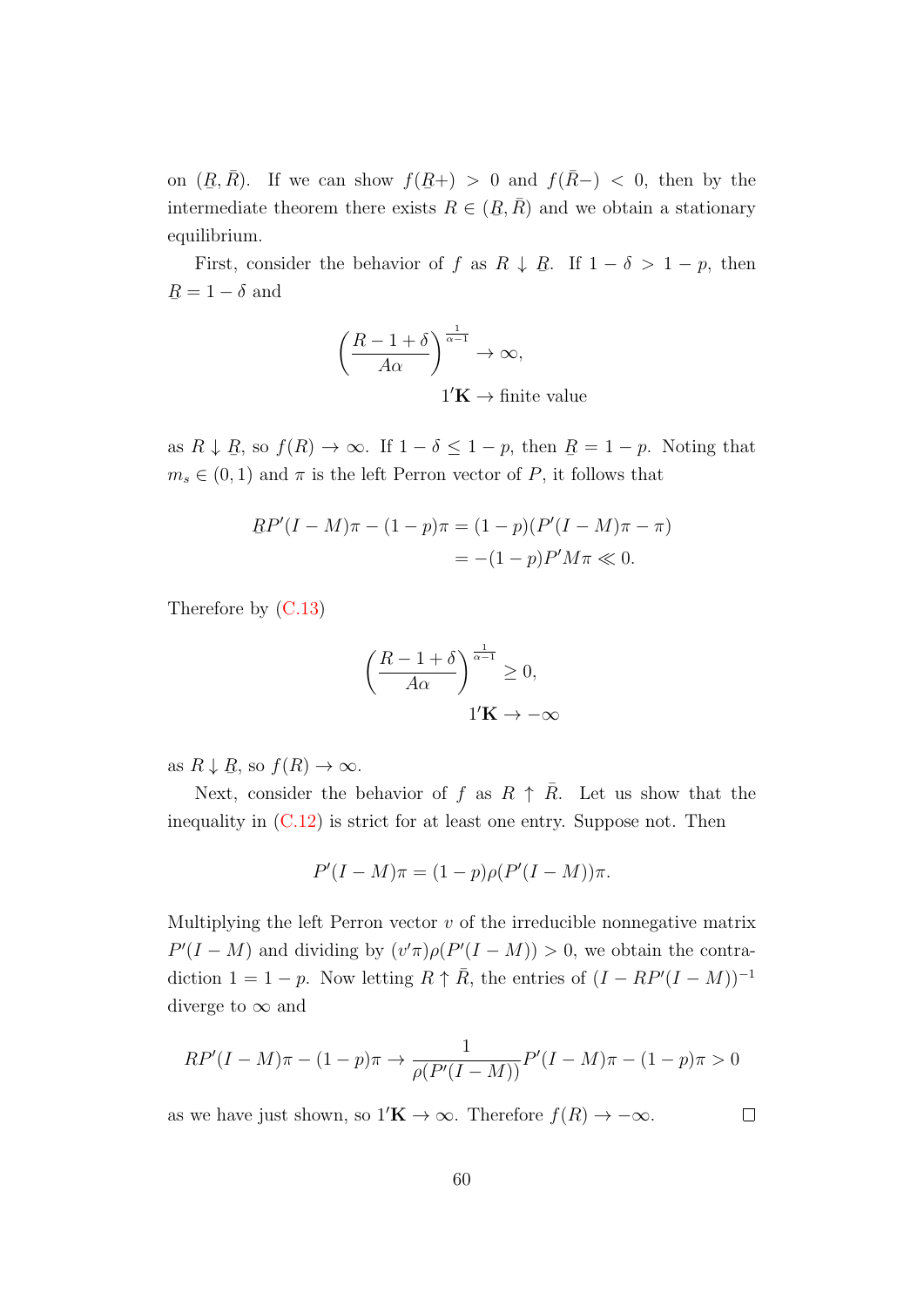The following theorem shows that the stationary wealth distribution has a Pareto upper tail.

**Theorem C.3** (Pareto exponent). Suppose  $p_{ss} > 0$  for all s. Then the stationary equilibrium wealth distribution has a Pareto upper tail with exponent  $\zeta > 1$  that solves

$$
(1 - p)\tilde{R}^{z}\rho(P(I - M)^{(z)}) = 1.
$$
 (C.14)

*Proof.* Let  $R \in (R)$ ب∙<br>أ  $, \bar{R}$ ) be the equilibrium gross risk-free rate. By [\(C.7\)](#page-10-1), the asymptotic gross growth rate of financial wealth is  $R(1-m_s)$  in state s. Let us show that  $\tilde{R}(1-m_s) > 1$  for some s. Suppose not. Then  $\tilde{R}(I-M) \leq I$ , so

$$
RP'(I - M)\pi - (1 - p)\pi = (1 - p)\tilde{R}P'(I - M)\pi - (1 - p)\pi
$$
  
\n
$$
\leq (1 - p)P'I\pi - (1 - p)\pi = 0,
$$

where we have used the fact that  $P' \pi = \pi$ . Then  $\mathbf{K} \leq 0$  by [\(C.13\)](#page-12-0) and hence  $f(R) > 0$ , which contradicts the equilibrium condition  $f(R) = 0$ .

Now let

$$
\lambda(z) = (1 - p)\tilde{R}^z \rho (P(I - M)^{(z)}).
$$

Then

$$
\lambda(1) = (1 - p)\tilde{R}\rho(P(I - M)) = R\rho(P'(I - M)) = R/\bar{R} < 1.
$$

Since  $p_{ss} > 0$  for all s and  $\tilde{R}(1 - m_s) > 1$  for some s, by Proposition [3.1](#page--1-6)  $\lambda(z) = 1$  has a unique solution  $\zeta \in (1, \infty)$ , which is the Pareto exponent of the wealth distribution.  $\Box$ 

### D Simulation

One may argue that the numerical issues discussed throughout the paper are specific to the particular algorithm that involves truncation, and other solution methods such as simulation [\(Aiyagari,](#page--1-16) [1994;](#page--1-16) [Krusell and Smith,](#page--1-17) [1998\)](#page--1-17) may not be subject to those issues. As we see below, however, the situation is equally problematic. Simulation-based methods essentially use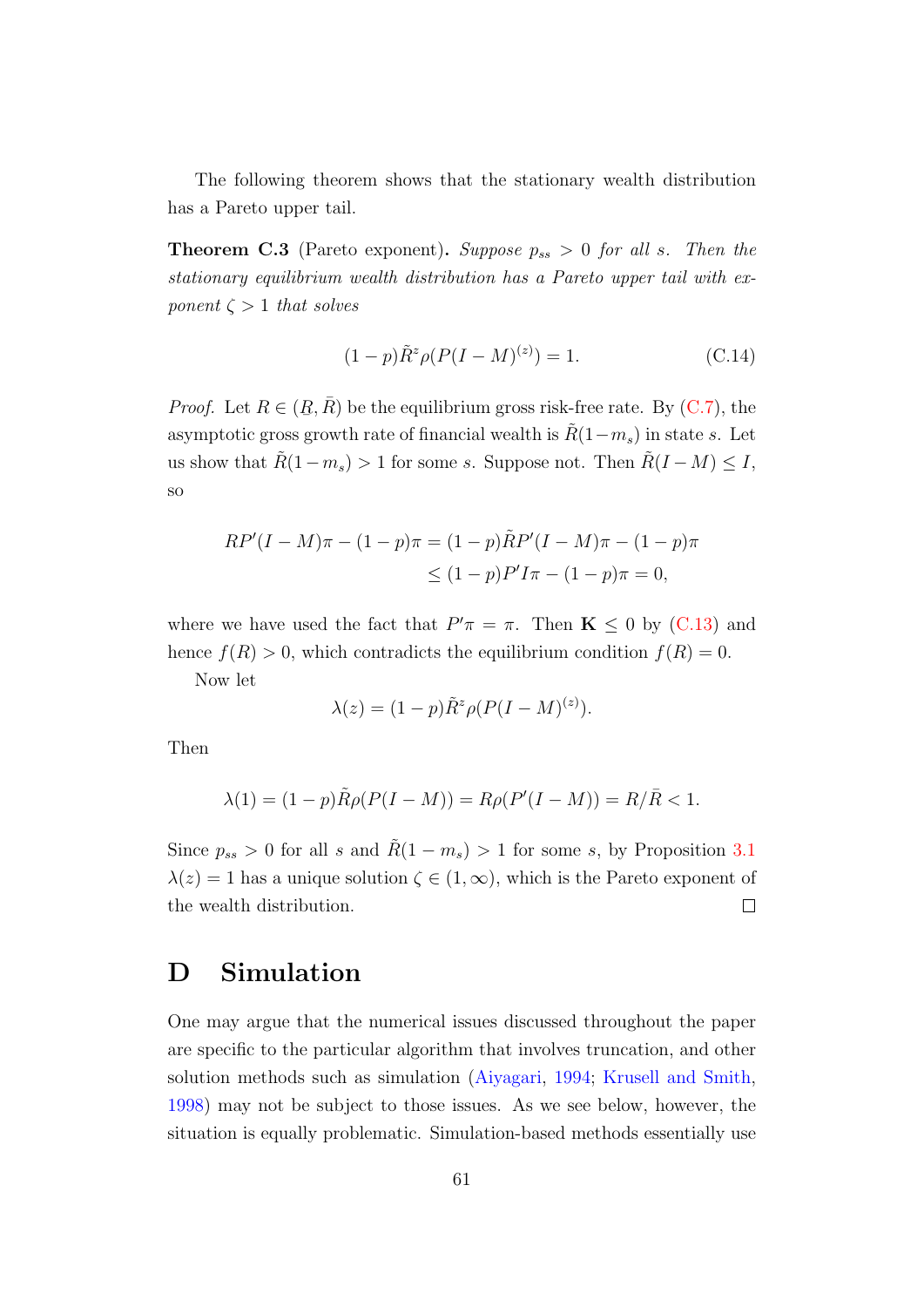the law of large numbers to evaluate the market clearing condition. Suppose we simulate I agents and compute the sample mean of wealth  $\frac{1}{I} \sum_{i=1}^{I} w_i$ . The question is how fast the sample mean converges to the population mean. If the Pareto exponent  $\zeta$  exceeds 2, then wealth has finite variance and we can apply the Central Limit Theorem. In this case the sample mean converges at rate  $I^{1/2}$ . If  $\zeta < 2$  on the other hand, it is well known that the rate of convergence to the stable law is only  $I^{1-1/\zeta}$ . Therefore solving a model accurately may require an impractically large number of agents.

As an illustration, Table [4](#page-15-0) shows the order of error  $I^{\max\{-1/2,1/\zeta-1\}}$  in the sample mean for various sample size I and Pareto exponent  $\zeta$ . If  $\zeta \geq 2$  and we use 10,000 agents (the number used in [Aiyagari](#page--1-16) [\(1994\)](#page--1-16)), then the order of the error in the sample mean is  $10000^{-1/2} = 1/100 = 1\%$ . However, the error order is much larger if the Pareto exponent is smaller. With  $\zeta = 1.5$  (a typical number for the wealth distribution according to [Vermeulen](#page--1-18) [\(2018\)](#page--1-18)), the error order with 10,000 agents is 4.6%, which is substantial. If the Pareto exponent is 1.1 (a typical number for the firm size distribution, which obeys Zipf's law [\(Axtell,](#page--1-19) [2001\)](#page--1-19)), then even with ten billion agents  $(I = 10^{10})$ , which is about the same order of magnitude as the world population, the error order is still 12.3%. To drive the error down to 1%, quite a modest number, the required sample size for  $\zeta = 1.1$  is  $I =$  $100^{\frac{\zeta}{\zeta-1}} = 10^{22}$  (ten sextillion), which is about the same order of magnitude as the number of stars in the universe or sand grains on earth.<sup>[19](#page--1-11)</sup> Therefore we cannot expect to solve such models accurately using simulation.

| Sample size $I$ | Pareto exponent $\zeta$ |         |         |         |
|-----------------|-------------------------|---------|---------|---------|
|                 | >2                      | 1.5     | 1.3     | 1.1     |
| $10^0 = 1$      | 1.00000                 | 1.00000 | 1.00000 | 1.00000 |
| $10^{2}$        | 0.10000                 | 0.21544 | 0.34551 | 0.65793 |
| 10 <sup>4</sup> | 0.01000                 | 0.04642 | 0.11938 | 0.43288 |
| $10^{6}$        | 0.00100                 | 0.01000 | 0.04125 | 0.28480 |
| $10^{8}$        | 0.00010                 | 0.00215 | 0.01425 | 0.18738 |
| $10^{10}$       | 0.00001                 | 0.00046 | 0.00492 | 0.12328 |

<span id="page-15-0"></span>Table 4: Order of error  $I^{\max\{-1/2,1/\zeta-1\}}$  in sample mean.

 $\frac{19}{19}$ <http://www.abc.net.au/science/articles/2015/08/19/4293562.htm>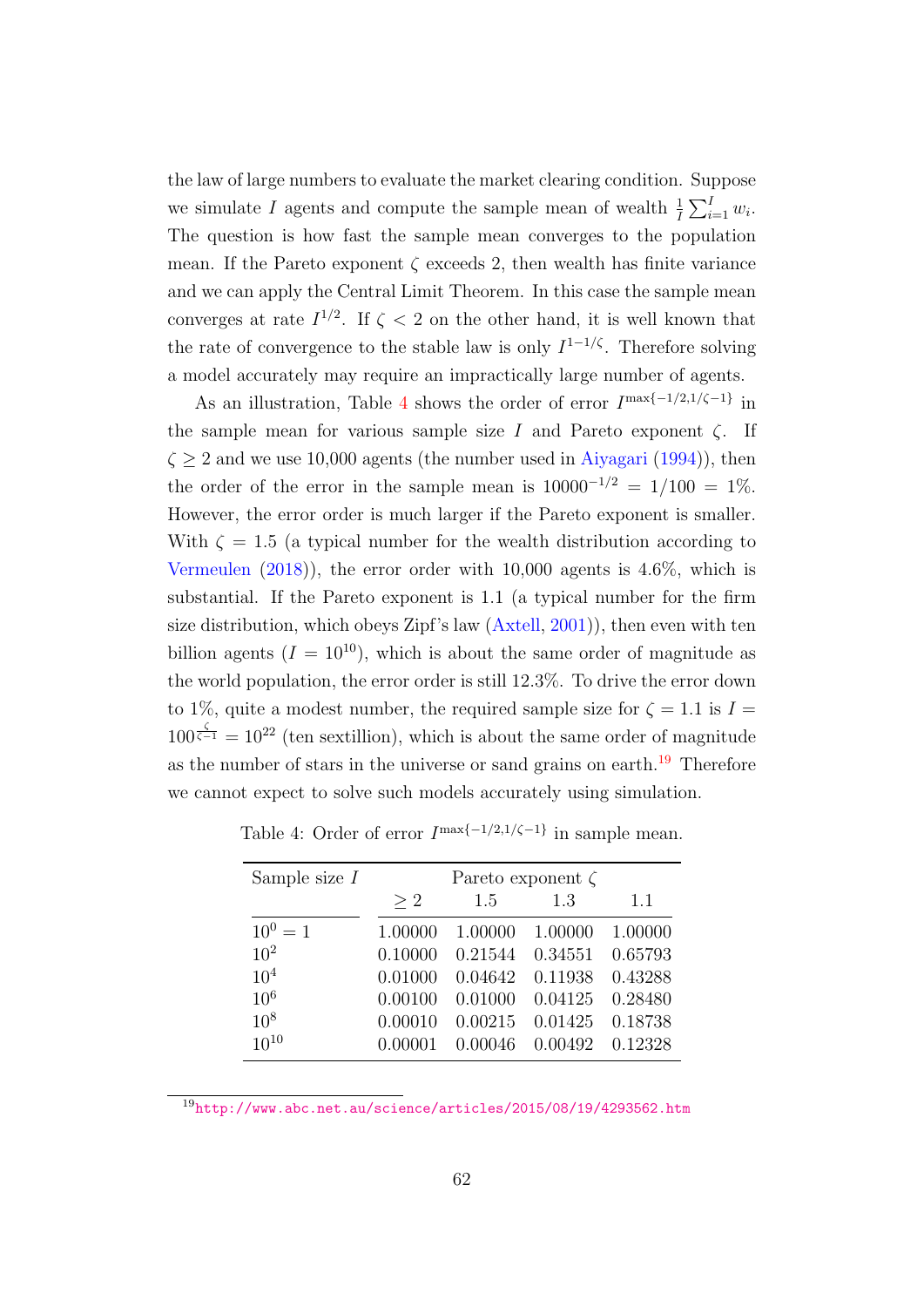### E Matlab files

The MATLAB files for implementing the Pareto extrapolation algorithm can be downloaded from <https://github.com/alexisakira/Pareto-extrapolation>. There are three main functionalities for Pareto extrapolation:

- getZeta.m
- getQ.m
- getTopShares.m

In addition, example.m contains a simple example.

#### E.1 Computing Pareto exponent

getZeta.m computes the Pareto exponent using the [Beare and Toda](#page--1-9) [\(2017\)](#page--1-9) formula. The usage is

zeta = getZeta(PS,PJ,p,G,zetaBound)

where

- PS is the  $S \times S$  transition probability matrix of exogenous states indexed by  $s = 1, \ldots, S$ ,
- PJ is the  $S^2 \times J$  matrix of conditional probabilities of transitory states indexed by  $j = 1, \ldots, J$ ,
- **p** is the birth/death probability  $p \in [0, 1)$ ,
- G is the  $S^2 \times J$  matrix of gross growth rates, and
- zetaBound is a vector  $(\zeta, \bar{\zeta})$  that specifies the lower and upper bounds to search for the Pareto exponent (optional).

The  $S<sup>2</sup>$  rows in PJ and G should be ordered such that

$$
(s, s') = (1, 1), \ldots, (1, S); \ldots; (s, 1), \ldots, (s, S); \ldots; (S, 1), \ldots, (S, S).
$$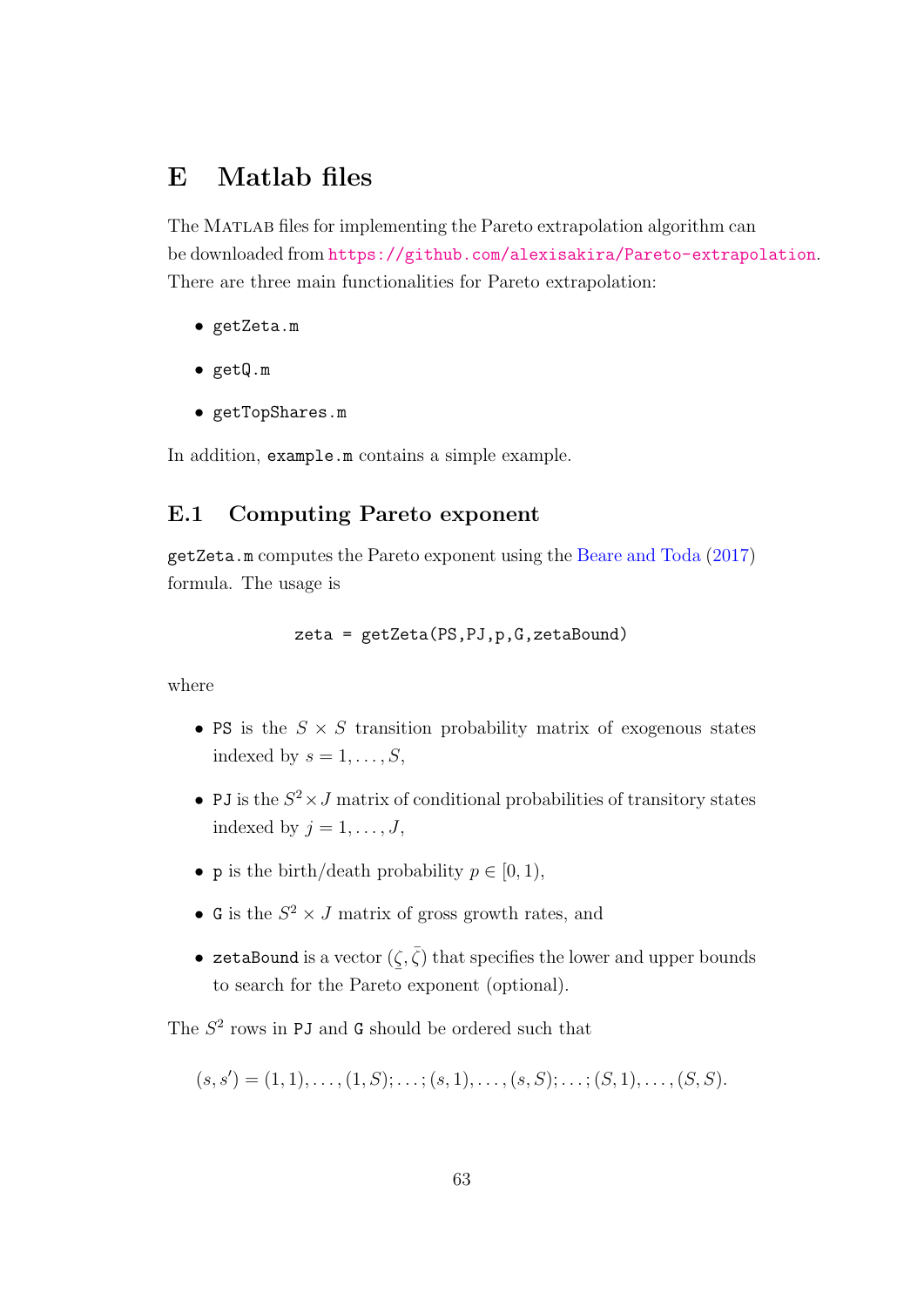If  $PS = P = (p_{ss}),$   $PJ = (\pi_{ss'j}),$  and  $G = (G_{ss'j}),$  then the Pareto exponent  $z = \zeta$  is the solution to

$$
(1-p)\rho(P\odot M(z))=1,
$$

where  $\rho$  is the spectral radius and  $M(z) = (M_{ss'}(z)),$ 

$$
M_{ss'}(z) = \sum_{j=1}^{J} \pi_{ss'j} G_{ss'j}^{z},
$$

and  $\odot$  is the Hadamard (entry-wise) product.

PJ can be either  $1 \times J$ ,  $S \times J$ , or  $S^2 \times J$ . If it is  $1 \times J$ , it assumes  $\pi_{ss'j} = \pi_j$  depends only on j. If it is  $S \times J$ , it assumes  $\pi_{ss'j} = \pi_{sj}$  depends only on  $(s, j)$ .

G can be either  $S \times J$  or  $S^2 \times J$ . If it is  $S \times J$ , it assumes  $G_{ss'j} = G_{sj}$ depends only on  $(s, j)$ .

#### E.2 Computing joint transition probability matrix

getQ.m computes the  $SN \times SN$  joint transition probability matrix  $Q =$  $(q_{sn,s'n'})$  and the stationary distribution  $\pi = (\pi_{sn})$  for the exogenous state s and wealth. The usage is

$$
[Q, pi] = getQ(PS, PJ, p, x0, xGrid, gstjn, Gstj, zeta)
$$

where

- PS, PJ, p are as above,
- x0 is the initial wealth of newborn agents,
- xGrid is the  $1 \times N$  grid of wealth (size variable)  $w_n$ ,
- gstjn is the  $S^2 \times JN$  matrix of law of motion for wealth  $g_{ssj}(w_n)$ ,
- Gstj is the  $S^2 \times J$  matrix of asymptotic slopes of law of motion  $G_{ss'j}$ (optional), and
- zeta is the Pareto exponent (optional).